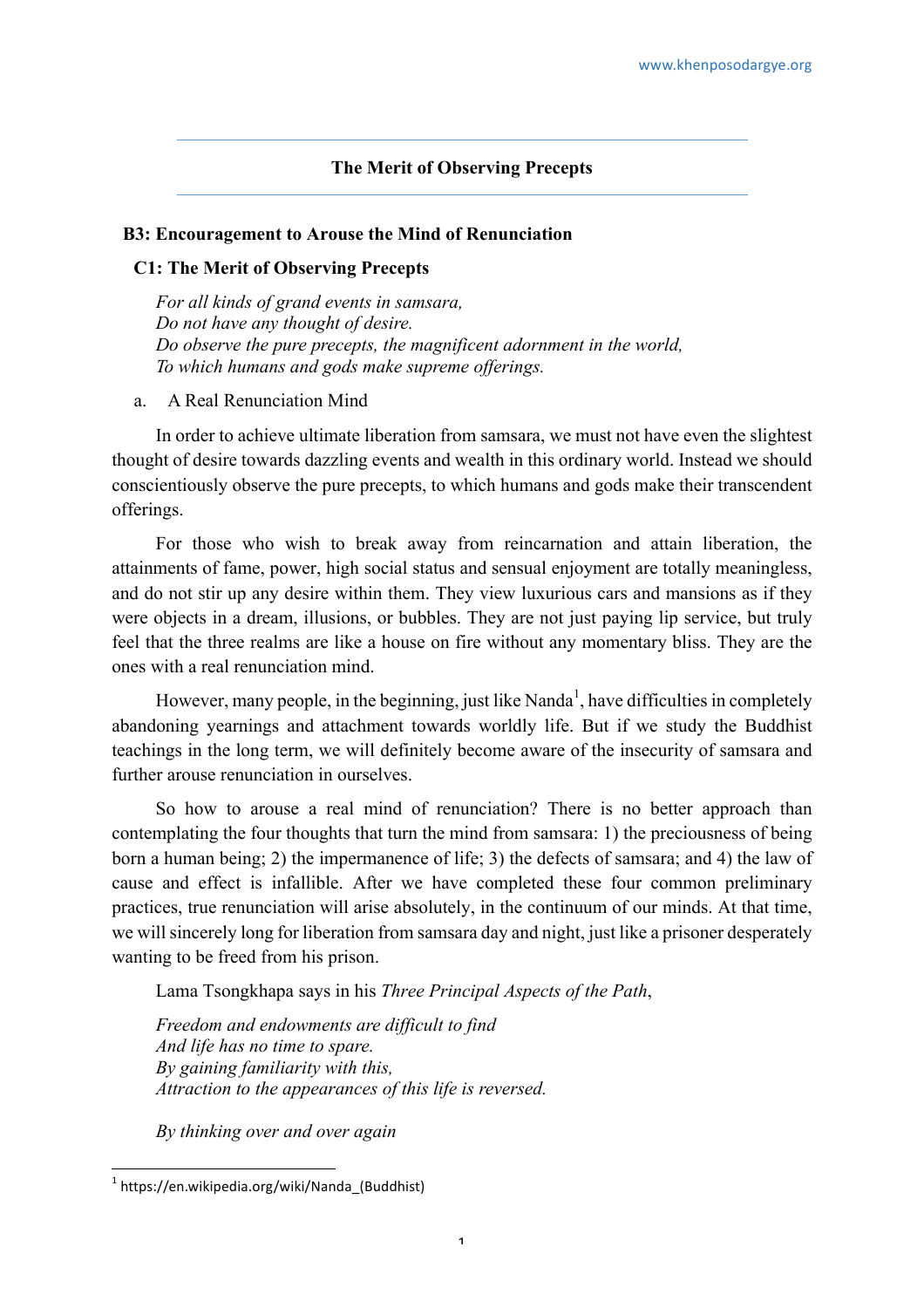*That actions and their effects are unbetraying, And repeatedly contemplating the miseries of cyclic existence, Attraction to the appearances of future lives is reversed.*

*When, by having trained in that way, There is no arising, even for a second, Of attraction to the perfections of cyclic existence, And all day and night the intention seeking liberation arises – Then the thought of renunciation has been generated.*

b. The Magnificent Adornment in the World

Having aroused renunciation, we must receive and uphold the pure precepts, which are the most magnificent adornment in the world and to which humans and gods make offerings. The precepts are the foundation of all virtuous qualities. It is declared in the *Sutra of Individual Liberation* that, "It is a bridge for going to good destinies." It is not very appropriate for monastic Buddhists to adorn themselves with jewelry such as earrings and bracelets. But a practitioner endowed with untainted precepts, which is the most dignified adornment, is worthy of prostration, worship and offerings from humans and gods.

Every sentient being has a different capacity and can receive different levels of precepts according to their own ability. If one has a stronger renunciation mind, then one can receive ordination and observe the sramanera<sup>2</sup> or sramanerika precepts, and bhikkhu<sup>3</sup> or bhikkhuni precepts. But if circumstances do not allow one to leave home and join a monastic community, at least one should observe one of the five precepts for lay practitioners, or take the refuge vows guided by a renunciation mind. It is almost impossible for a practitioner to accumulate any merit if none of these precepts are carefully observed. In Nagarjuna's *Letter to a Friend*, it is stated,

*Keep your vows unbroken, undegraded, Uncorrupted, and quite free of stain. Just as the earth's the base for all that's still or moves, On discipline, it's said, is founded all that's good.*

The earth is the basis of everything on this planet. Similarly, all merits are born on the basis of precepts. If we do not receive and uphold one single precept, it will be even difficult for us to attain rebirth as a human or a celestial being, not to mention to attain liberation. That is why in the *Thirty-Seven Practices of a Bodhisattva*, Thogme Zangpo says,

*If, lacking discipline, one cannot accomplish one's own good, It is laughable to think of accomplishing the good of others. Therefore, to observe discipline Without samsaric motives is the practice of a bodhisattva.*

 

<sup>2</sup> https://en.wikipedia.org/wiki/Samanera

<sup>3</sup> https://en.wikipedia.org/wiki/Bhikkhu